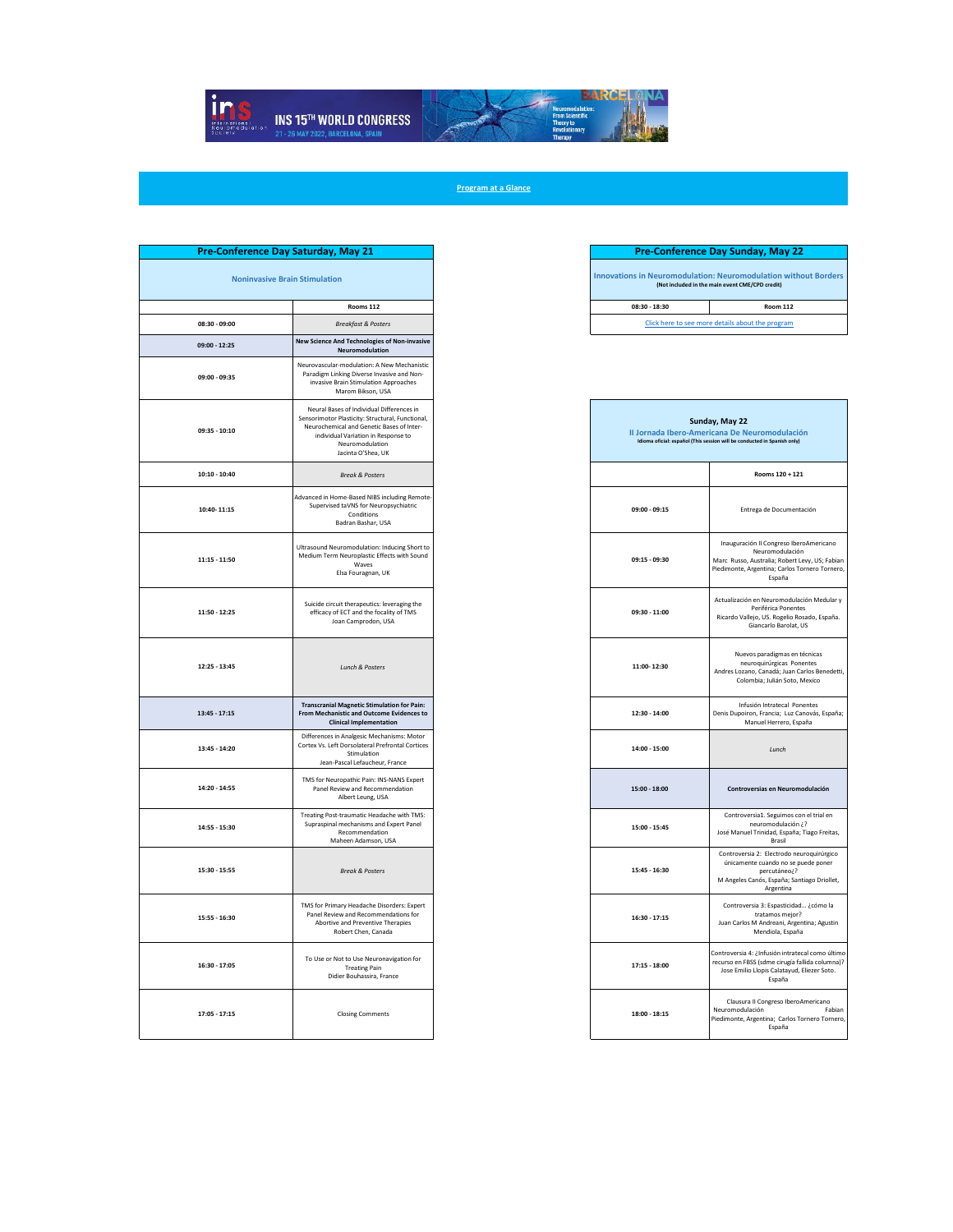| <b>Main Congress</b> |         |                         |                           |                              |                |  |
|----------------------|---------|-------------------------|---------------------------|------------------------------|----------------|--|
| Legend:              |         |                         |                           |                              |                |  |
|                      | Plenary | <b>Breakout Session</b> | <b>Oral Presentations</b> | Supported Symposium          | pecial Session |  |
|                      | Meeting | <b>Award Ceremony</b>   | <b>Networking Event</b>   | Exhibit Break/Poster Viewing |                |  |

|                 |                                                                                                                                                                              |                                                                                                                                                          | <b>Sunday, 22 May 2022</b>                                                                         |                                                                                                           |                                                                                     |
|-----------------|------------------------------------------------------------------------------------------------------------------------------------------------------------------------------|----------------------------------------------------------------------------------------------------------------------------------------------------------|----------------------------------------------------------------------------------------------------|-----------------------------------------------------------------------------------------------------------|-------------------------------------------------------------------------------------|
| 18:30 - 19:45   |                                                                                                                                                                              |                                                                                                                                                          | INS Opening Reception in the Exhibition Are                                                        |                                                                                                           |                                                                                     |
|                 |                                                                                                                                                                              |                                                                                                                                                          |                                                                                                    |                                                                                                           |                                                                                     |
|                 |                                                                                                                                                                              |                                                                                                                                                          | Monday, 23 May 2022                                                                                |                                                                                                           |                                                                                     |
|                 | Room 116 - 117                                                                                                                                                               | <b>Room 113</b>                                                                                                                                          | <b>Room 114</b>                                                                                    | <b>Room 115</b>                                                                                           | Room 111-112                                                                        |
| 08:00-08:30     |                                                                                                                                                                              |                                                                                                                                                          | Morning Coffee, Posters & exhibits                                                                 |                                                                                                           |                                                                                     |
| $08:30 - 12:00$ | <b>Opening Plenary Session</b>                                                                                                                                               |                                                                                                                                                          |                                                                                                    |                                                                                                           |                                                                                     |
| 08:30 - 09:00   |                                                                                                                                                                              |                                                                                                                                                          |                                                                                                    |                                                                                                           |                                                                                     |
|                 | <b>Welcome Address</b>                                                                                                                                                       |                                                                                                                                                          |                                                                                                    |                                                                                                           |                                                                                     |
| 09:00 - 09:20   | <b>Neuralink: Creative Vision and Technical Execution</b><br><b>Matthew MacDougall, USA</b>                                                                                  |                                                                                                                                                          |                                                                                                    |                                                                                                           |                                                                                     |
|                 |                                                                                                                                                                              |                                                                                                                                                          |                                                                                                    |                                                                                                           |                                                                                     |
| 09:20 - 09:45   | <b>Modulation of Human Memory by Deep Brain</b><br><b>Stimulation of the Entorhinal Hippocampal Circuitry</b><br><b>Itzhak Fried, USA</b>                                    |                                                                                                                                                          |                                                                                                    |                                                                                                           |                                                                                     |
| 09:45 - 10:10   | <b>Deep Brain Stimulation: Potential for</b><br><b>Neuroprotection</b><br>Andres Lozano, Canada                                                                              |                                                                                                                                                          |                                                                                                    |                                                                                                           |                                                                                     |
| 10:10 - 10:30   | <b>Spinal Cord Stimulation in Neuropathic Pain:</b><br><b>Mechanisms of Action, New Locations, New</b><br><b>Paradigms</b><br><b>Elbert Joosten, The Netherlands</b>         |                                                                                                                                                          |                                                                                                    |                                                                                                           |                                                                                     |
| 10:30 - 10:55   |                                                                                                                                                                              |                                                                                                                                                          | Break, Posters & Exhibits                                                                          |                                                                                                           |                                                                                     |
| $11:00 - 11:20$ |                                                                                                                                                                              |                                                                                                                                                          |                                                                                                    |                                                                                                           |                                                                                     |
|                 | Late Breaking Research: Deep Brain Stimulation for<br><b>Huntington's Disease</b><br>Jan Vesper, Germany                                                                     |                                                                                                                                                          |                                                                                                    |                                                                                                           |                                                                                     |
| 11:20 - 11:40   | Late Breaking Research: Occipital Nerve Stimulation<br>for Cluster Headache<br><b>Frank Huygen, The Netherlands</b>                                                          |                                                                                                                                                          |                                                                                                    |                                                                                                           |                                                                                     |
| 11:40 - 12:00   | <b>Spinal Cord Stimulation Targeting Non-Dorsal</b><br><b>Column, Non-Axonal Structures: Clinical Trial Results</b><br>Marc Russo, Australia                                 |                                                                                                                                                          |                                                                                                    |                                                                                                           |                                                                                     |
| 12:00 -12:50    | <b>Oral Poster Presentations Five Best Abstracts</b>                                                                                                                         |                                                                                                                                                          |                                                                                                    |                                                                                                           |                                                                                     |
| 13:00 - 14:30   |                                                                                                                                                                              |                                                                                                                                                          |                                                                                                    |                                                                                                           |                                                                                     |
|                 | Lunch, Posters & Exhibits                                                                                                                                                    |                                                                                                                                                          |                                                                                                    |                                                                                                           | Lunch Symposium (not included in main event<br>CME/CPD credit)<br>$(13.15 - 14:15)$ |
| 14:30 - 16:00   | <b>Neuromodulation for Painful Peripheral</b>                                                                                                                                | Deep Brain Stimulation (DBS) for Memory and                                                                                                              | <b>Bioelectric Medicine: Novel Applications of Vagus</b>                                           | <b>Genitourinary Neuromodulation:</b>                                                                     |                                                                                     |
|                 | <b>Neuropathies</b>                                                                                                                                                          | Cognition                                                                                                                                                | <b>Nerve Stimulation (VNS)</b>                                                                     | <b>Neurostimulation for Urogenital Pain</b>                                                               |                                                                                     |
| 14:30 - 14:50   | <b>Dorsal Root Ganglion/Spinal Cord Stimulation for</b><br>Peripheral Neuropathy: Evidence from Basic Science<br>and Animal Models<br>Elbert Joosten, The Netherlands        | Modifying the Progression of Alzheimer's<br><b>Disease with Deep Brain Stimulation</b><br>Andres Lozano, Canada                                          | <b>Vagus Nerve Stimulation in Rheumatoid Arthritis</b><br>Frieda Koopman, The Netherlands          | <b>Systematic Review of Neuromodulation</b><br>for Chronic Pelvic Pain<br>Jan Kallewaard, The Netherlands |                                                                                     |
| 14:50 - 15:10   | <b>Invasive Electrical Neuromodulation for the</b><br><b>Treatment of Painful Diabetic Neuropathy:</b><br><b>Systematic Review and Meta-Analysis</b><br>James Fitzgerald, UK | Deep Brain Stimulation of the Nucleus Basalis<br>of Meynert and Alzheimer's Disease<br>Veerle Visser-Vandewalle, Germany                                 | <b>Vagus Nerve Stimulation for Headache Disorders</b><br>Peter Staats, USA                         | <b>Dorsal Root Ganglion Stimulation for</b><br><b>Urogenital Pain</b><br>Corey Hunter, USA                |                                                                                     |
| 15:10 - 15:30   | <b>High Frequency Neuromodulation for Painful</b><br><b>Diabetic Neuropathy: Results of a Randomized</b><br><b>Controlled Trial</b><br>Erika Petersen, USA                   | Deep Brain Stimulation of the Internal Capsule<br><b>Enhances Human Cognitive Control and</b><br><b>Prefrontal Cortex Function</b><br>Emad Eskandar, USA | <b>Vagus Nerve Stimulation for COVID-19/Respiratory</b><br><b>Disorders</b><br>Bruno Bonaz, France | <b>Sacral Nerve Stimulation for Chronic</b><br><b>Pelvic Pain</b><br>Adnan Al-Kaisy, UK                   |                                                                                     |
| 15:30 - 15:50   | <b>Dorsal Root Ganglion Stimulation for Peripheral</b><br><b>Neuropathy</b><br>Steven Falowski, USA                                                                          | <b>Fornix Deep Brain Stimulation in Brain Diseases</b><br>Yasin Temel, The Netherlands                                                                   | <b>Vagus Nerve Stimulation for Diabetes/Obesity</b><br>Valentin Pavlov, USA                        | <b>Spinal Cord Stimulation for the</b><br><b>Treatment of Chronic Pelvic Pain</b><br>Sean Li, USA         |                                                                                     |
| 15:50 - 16:00   | <b>Discussion</b>                                                                                                                                                            | <b>Discussion</b>                                                                                                                                        | <b>Discussion</b>                                                                                  | <b>Discussion</b>                                                                                         |                                                                                     |
| $16:00 - 16:30$ |                                                                                                                                                                              | Break, Posters & Exhibits                                                                                                                                |                                                                                                    |                                                                                                           |                                                                                     |
| 16:30 - 18:20   | <b>Oral Poster Presentations</b>                                                                                                                                             |                                                                                                                                                          |                                                                                                    |                                                                                                           |                                                                                     |
|                 | Track 1: Neuromodulation for Painful Neuropathies Track 2: Brain Stimulation                                                                                                 |                                                                                                                                                          | Track 3: Vagus Nerve Stimulation / Tools to Inform                                                 | <b>Track 4: Genitourinary</b>                                                                             |                                                                                     |
|                 | <b>/ Peripheral Nerve Stimulation</b>                                                                                                                                        |                                                                                                                                                          | <b>Patient Care</b>                                                                                | Neuromodulation / Pelvic Pain /<br><b>Neuromodulation in Pregnancy</b>                                    |                                                                                     |
|                 |                                                                                                                                                                              |                                                                                                                                                          |                                                                                                    |                                                                                                           |                                                                                     |
| 18:30 - 19:30   |                                                                                                                                                                              |                                                                                                                                                          | Young Neuromodulators' Reception on the Terrace Bicolor                                            |                                                                                                           |                                                                                     |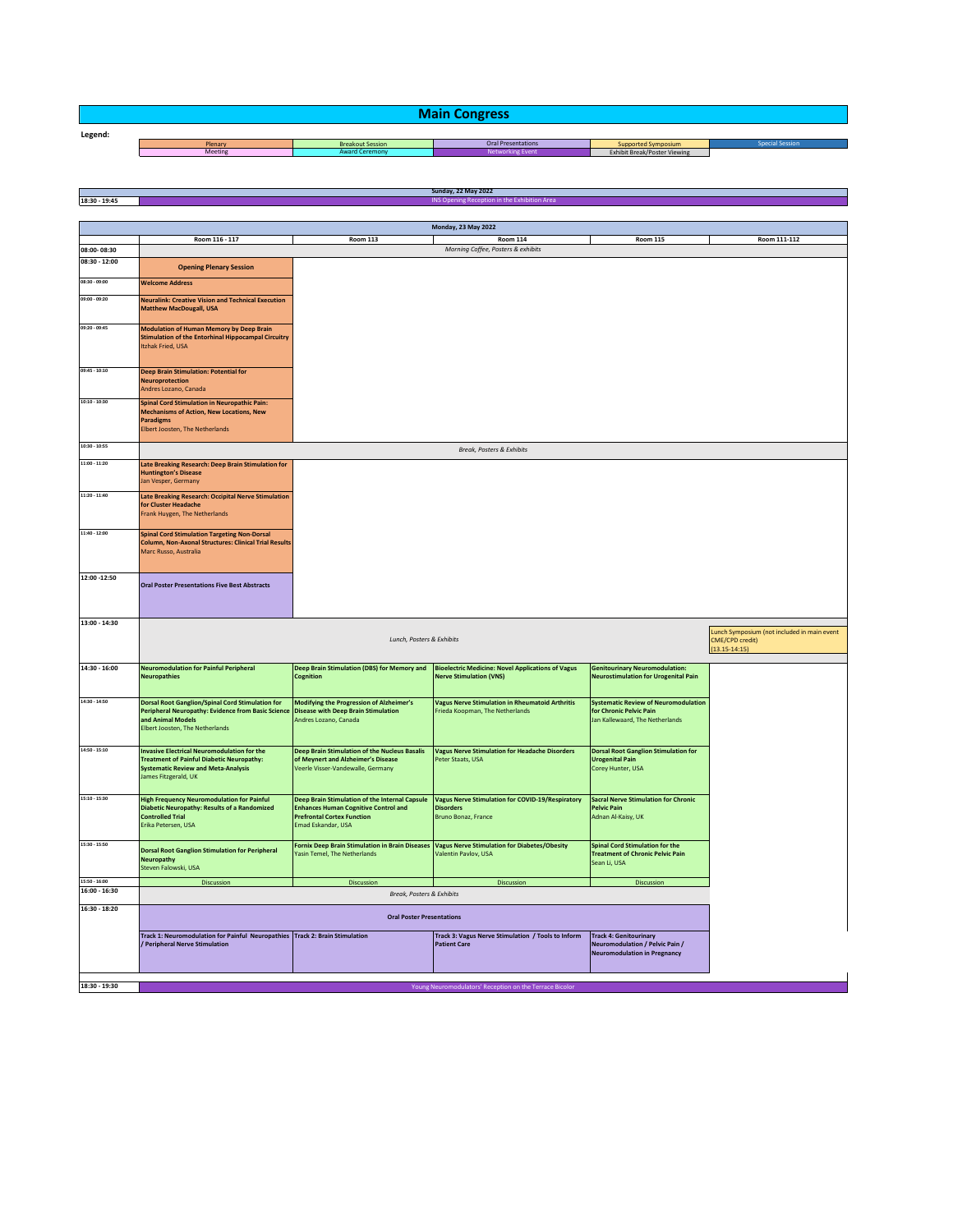|                 | Tuesday, 24 May 2022                                                                                        |                                                                                                        |                                                                                                           |                                                                                               |                                             |  |
|-----------------|-------------------------------------------------------------------------------------------------------------|--------------------------------------------------------------------------------------------------------|-----------------------------------------------------------------------------------------------------------|-----------------------------------------------------------------------------------------------|---------------------------------------------|--|
|                 | Room 116 - 117                                                                                              | <b>Room 113</b>                                                                                        | <b>Room 114</b>                                                                                           | <b>Room 115</b>                                                                               | Room 111-112                                |  |
| 09:00 - 09:30   | Morning Coffee, Posters & exhibits                                                                          |                                                                                                        |                                                                                                           |                                                                                               |                                             |  |
| 09:30 - 12:30   | An Interactive Workshop for Nurses and                                                                      |                                                                                                        |                                                                                                           |                                                                                               |                                             |  |
|                 |                                                                                                             | Allied Health - The Patient Journey to                                                                 |                                                                                                           |                                                                                               |                                             |  |
|                 | <b>Plenary Session 2</b>                                                                                    | Neuromodulation                                                                                        |                                                                                                           |                                                                                               |                                             |  |
|                 |                                                                                                             |                                                                                                        |                                                                                                           |                                                                                               |                                             |  |
| 09:30 - 10:00   | <b>Translational Neurocardiology: Preclinical Models</b>                                                    |                                                                                                        |                                                                                                           |                                                                                               |                                             |  |
|                 | and Cardioneural Integrative Aspects<br>Jeffrey Ardell, USA                                                 |                                                                                                        |                                                                                                           |                                                                                               |                                             |  |
|                 |                                                                                                             |                                                                                                        |                                                                                                           |                                                                                               |                                             |  |
| 10:00 - 10:30   | <b>Targeted Neurotechnology in Patients with Spinal</b>                                                     |                                                                                                        |                                                                                                           |                                                                                               |                                             |  |
|                 | <b>Cord Injury</b>                                                                                          |                                                                                                        |                                                                                                           |                                                                                               |                                             |  |
|                 | Jocelyne Bloch and Gregoire Courtine, Switzerland                                                           |                                                                                                        |                                                                                                           |                                                                                               |                                             |  |
|                 |                                                                                                             |                                                                                                        |                                                                                                           |                                                                                               |                                             |  |
| 10:30 - 11:00   | <b>Transcutaneous Spinal Cord Stimulation and Motor</b>                                                     |                                                                                                        |                                                                                                           |                                                                                               |                                             |  |
|                 | Rehabilitation in Spinal Cord Injury: A systematic<br><b>Review</b>                                         |                                                                                                        |                                                                                                           |                                                                                               |                                             |  |
|                 | Julian Taylor, Spain                                                                                        |                                                                                                        |                                                                                                           |                                                                                               |                                             |  |
| $11:00 - 11:25$ |                                                                                                             |                                                                                                        | <b>Break, Posters &amp; Exhibits</b>                                                                      |                                                                                               |                                             |  |
| 11:30 - 12:00   | <b>Chemogenetic Neuromodulation</b>                                                                         |                                                                                                        |                                                                                                           |                                                                                               |                                             |  |
|                 | <b>Nick Boulis, USA</b>                                                                                     |                                                                                                        |                                                                                                           |                                                                                               |                                             |  |
| 12:00 - 12:30   | <b>Discussion of the New Neurostimulation</b>                                                               |                                                                                                        |                                                                                                           |                                                                                               |                                             |  |
|                 | <b>Appropriateness Consensus Conference and</b>                                                             |                                                                                                        |                                                                                                           |                                                                                               |                                             |  |
|                 | <b>Polyanalgesic Consensus Conference Guidelines</b><br>Robert Levy and Timothy Deer, USA                   |                                                                                                        |                                                                                                           |                                                                                               |                                             |  |
|                 |                                                                                                             |                                                                                                        |                                                                                                           |                                                                                               |                                             |  |
|                 |                                                                                                             |                                                                                                        |                                                                                                           |                                                                                               |                                             |  |
| 12:30 - 13:10   | <b>INS General Assembly</b><br>(Members only)                                                               |                                                                                                        |                                                                                                           |                                                                                               |                                             |  |
| 13:10 - 14:30   |                                                                                                             |                                                                                                        |                                                                                                           |                                                                                               |                                             |  |
|                 |                                                                                                             |                                                                                                        |                                                                                                           |                                                                                               | Lunch Symposium (not included in main event |  |
|                 |                                                                                                             | Lunch, Posters & Exhibits                                                                              |                                                                                                           |                                                                                               | CME/CPD credit)                             |  |
|                 |                                                                                                             |                                                                                                        |                                                                                                           |                                                                                               | $(13:15 - 14:15)$                           |  |
| 14:30 - 16:00   | Does Spinal Cord Stimulation (SCS) Therapy Result in Closed Loop Deep Brain Stimulation (DBS)               |                                                                                                        | <b>Spinal Cord Stimulation (SCS) for Motor Recovery</b>                                                   | <b>Cardiovascular Neuromodulation</b>                                                         |                                             |  |
|                 | <b>Decreased Opioid Exposure?</b>                                                                           |                                                                                                        | after Spinal Cord Injury                                                                                  |                                                                                               |                                             |  |
|                 |                                                                                                             |                                                                                                        |                                                                                                           |                                                                                               |                                             |  |
| 14:30 - 14:45   |                                                                                                             |                                                                                                        |                                                                                                           |                                                                                               |                                             |  |
|                 | The Promise of Adjunctive Scalable Psychological<br><b>Treatment Used in Combination with SCS: Pain and</b> | <b>Computational Modelling of Closed-loop Deep</b><br><b>Brain Stimulation for Parkinson's Disease</b> | <b>Recovery of Over-Ground Walking after Motor</b><br><b>Complete Spinal Cord Injury with Spinal Cord</b> | <b>Neuromodulation for Refractory Angina,</b><br><b>Heart Failure and Peripheral Vascular</b> |                                             |  |
|                 | <b>Opioid Reduction</b>                                                                                     | Madeleine Lowery, Ireland                                                                              | <b>Stimulation</b>                                                                                        | <b>Disease</b>                                                                                |                                             |  |
|                 | <b>Beth Darnall, USA</b>                                                                                    |                                                                                                        | Claudia Angeli, USA                                                                                       | Zion Zibli, Israel                                                                            |                                             |  |
| 14:45 - 15:00   | <b>Improved Psychosocial Functional Outcomes and</b>                                                        | <b>Evoked Potentials as Feedback Signals for</b>                                                       | Neuromodulation of the Thoracic Spinal Cord to                                                            | <b>Spinal Cord Stimulation and Vagus</b>                                                      |                                             |  |
|                 | <b>Reduced Opioid Usage Following Burst SCS</b>                                                             | <b>Closed-Loop Deep Brain Stimulation</b>                                                              | Regulate Hemodynamics after Spinal Cord Injury                                                            | <b>Nerve Stimulation: Effects on Primary</b>                                                  |                                             |  |
|                 | Steven Falowski, USA                                                                                        | Warren Grill, USA                                                                                      | Aaron Phillips, Canada                                                                                    | <b>Afferent Transduction of the Ischemic</b>                                                  |                                             |  |
|                 |                                                                                                             |                                                                                                        |                                                                                                           | Heart<br>Siamak Salavatian, USA                                                               |                                             |  |
|                 |                                                                                                             |                                                                                                        |                                                                                                           |                                                                                               |                                             |  |
| 15:00 - 15:15   | <b>Opioid-Sparing Effects of Spinal Cord Stimulation</b>                                                    | <b>Dynamic Network Targeting in Closed-Loop</b>                                                        | Spinal Cord Stimulation for Spinal Cord Injury and the                                                    | <b>Interference Among Cardiac and</b>                                                         |                                             |  |
|                 | Adnan Al-Kaisy, UK                                                                                          | <b>Deep Brain Stimulation</b><br>Alik Widge, USA                                                       | <b>ESTAND Trial</b><br>David Darrow, USA                                                                  | <b>Neuromodulation Devices</b><br>Fabienne Vervaat, The Netherlands                           |                                             |  |
|                 |                                                                                                             |                                                                                                        |                                                                                                           |                                                                                               |                                             |  |
|                 |                                                                                                             |                                                                                                        |                                                                                                           |                                                                                               |                                             |  |
| 15:15 - 15:30   | <b>Spinal Cord Stimulation Reduces Opioid Use with</b>                                                      | <b>How Can Closed-loop Stimulation Impact a</b>                                                        | <b>Transcutaneous Spinal Stimulation for Motor</b>                                                        | <b>Vagal Nerve Stimulation and Cardiac</b>                                                    |                                             |  |
|                 | <b>Better Outcomes when Opioids are Not Used</b><br>Julie Pilitsis, USA                                     | <b>Patient's Real Life?</b><br>Elena Moro, France                                                      | <b>Rehabilitation after Spinal Cord Injury</b><br>Julio Goméz-Soriano, Spain                              | <b>Arrhythmias</b><br>Nawin Ramdat Misier, The Netherlands                                    |                                             |  |
|                 |                                                                                                             |                                                                                                        |                                                                                                           |                                                                                               |                                             |  |
|                 |                                                                                                             |                                                                                                        |                                                                                                           |                                                                                               |                                             |  |
| 15:30 - 15:45   | <b>Association of Opioid Usage with Spinal Cord</b>                                                         | <b>Future Perspectives for Target Identification</b>                                                   | <b>DBS</b> for Post-stroke Rehabilitation                                                                 | <b>Summary and Future Perspectives</b>                                                        |                                             |  |
|                 | <b>Stimulation Outcomes</b>                                                                                 | and Adaptive Closed Loop Stimulation                                                                   | Kenneth Baker, USA                                                                                        | Mike DeJongste, The Netherlands                                                               |                                             |  |
|                 | Ashwini Sharan, USA                                                                                         | Gerd Tinkhauser, Switzerland                                                                           |                                                                                                           |                                                                                               |                                             |  |
| 15:45 - 16:00   | <b>Discussion</b>                                                                                           | Discussion                                                                                             | <b>Discussion</b>                                                                                         | <b>Discussion</b>                                                                             |                                             |  |
| 16:00 - 16:30   |                                                                                                             |                                                                                                        | <b>Break, Posters &amp; Exhibits</b>                                                                      |                                                                                               |                                             |  |
|                 |                                                                                                             |                                                                                                        |                                                                                                           |                                                                                               |                                             |  |
| 16:30 - 18:20   | <b>Oral Poster Presentations</b>                                                                            |                                                                                                        |                                                                                                           |                                                                                               |                                             |  |
|                 |                                                                                                             |                                                                                                        |                                                                                                           |                                                                                               |                                             |  |
|                 | Track 1: Mechanisms of Action, Mapping and Spinal<br><b>Cord Stimulation</b>                                | <b>Track 2: Deep Brain Stimulation for Movement</b>                                                    | Track 3: Restorative Therapies / Noninvasive                                                              | Track 4: Cardiovascular Disorders /                                                           |                                             |  |
|                 |                                                                                                             | <b>Disorders</b>                                                                                       | Stimulation / Neurostimulation for Head and Face<br>Pain                                                  | <b>Neural Engineering</b>                                                                     |                                             |  |
|                 |                                                                                                             |                                                                                                        |                                                                                                           |                                                                                               |                                             |  |
|                 |                                                                                                             |                                                                                                        |                                                                                                           |                                                                                               |                                             |  |
| 18:30 - 19:30   |                                                                                                             |                                                                                                        | International Women in Neuromodulation Reception on the Terrace Bico                                      |                                                                                               |                                             |  |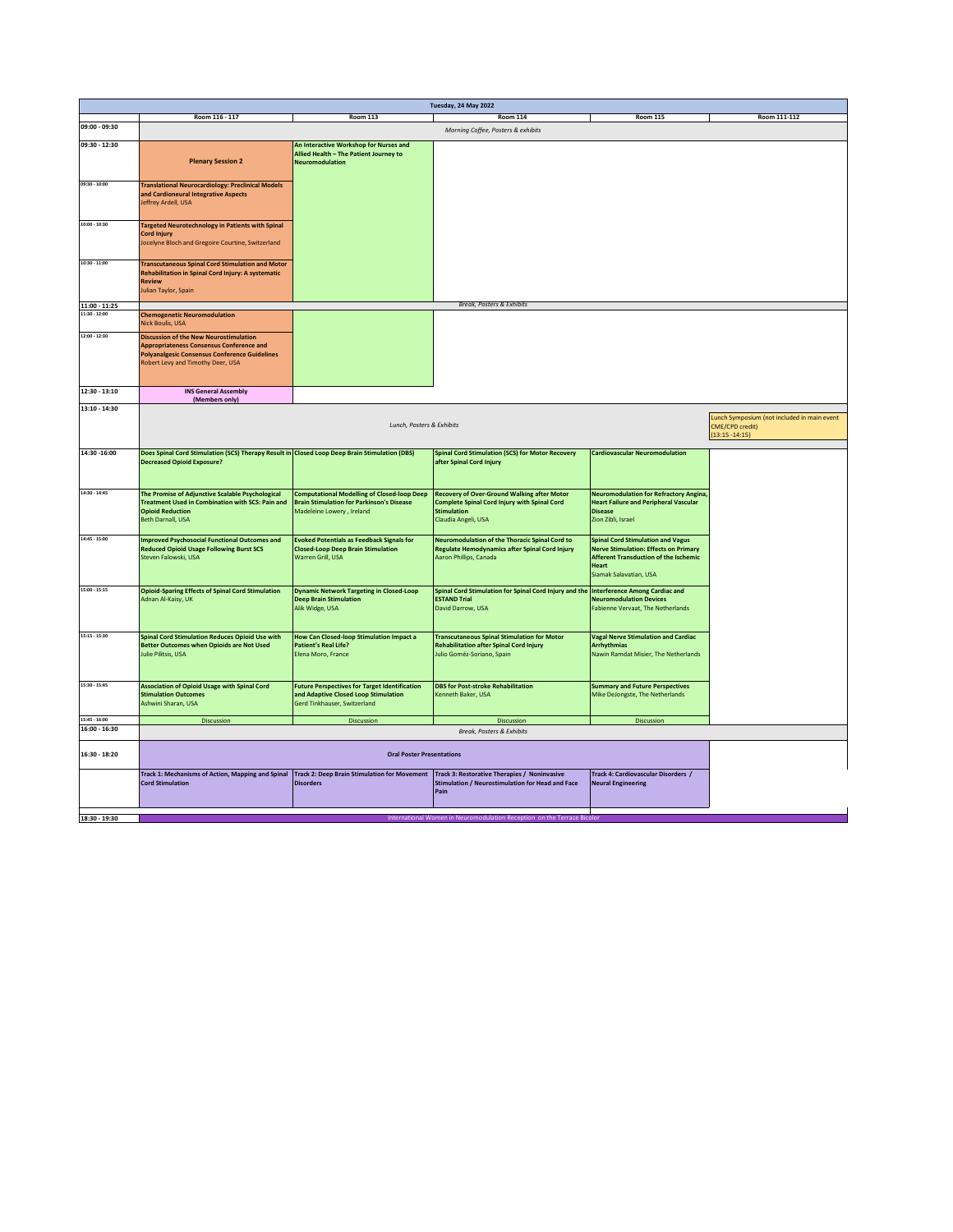| Wednesday, 25 May 2022 |                                                                                                                                            |                                                                                                                                          |                                                                                                                                       |                                                                                                                                                                 |              |  |
|------------------------|--------------------------------------------------------------------------------------------------------------------------------------------|------------------------------------------------------------------------------------------------------------------------------------------|---------------------------------------------------------------------------------------------------------------------------------------|-----------------------------------------------------------------------------------------------------------------------------------------------------------------|--------------|--|
|                        | Room 116 - 117                                                                                                                             | <b>Room 113</b>                                                                                                                          | <b>Room 114</b>                                                                                                                       | <b>Room 115</b>                                                                                                                                                 | Room 111-112 |  |
| 09:00 - 09:30          | Morning Coffee, Posters & exhibits                                                                                                         |                                                                                                                                          |                                                                                                                                       |                                                                                                                                                                 |              |  |
| 09:30 - 12:00          | <b>Plenary Session 3</b>                                                                                                                   |                                                                                                                                          |                                                                                                                                       |                                                                                                                                                                 |              |  |
| 09:30 - 10:00          | <b>Current Status of Deep Brain Stimulation for</b><br><b>Depression</b><br>Thomas E. Schlaepfer, Germany                                  |                                                                                                                                          |                                                                                                                                       |                                                                                                                                                                 |              |  |
| 10:00 - 10:30          | <b>Ethics of Brain-Computer Interfaces</b><br>Eric Racine, Canada                                                                          |                                                                                                                                          |                                                                                                                                       |                                                                                                                                                                 |              |  |
| 10:30 - 11:00          | <b>High Cervical Spinal Cord Stimulation for Parkinson's</b><br><b>Disease</b><br>Paolo Mazzone, Italy                                     |                                                                                                                                          |                                                                                                                                       |                                                                                                                                                                 |              |  |
| 11:00 - 11:25          |                                                                                                                                            |                                                                                                                                          | Break, Posters & Exhibits                                                                                                             |                                                                                                                                                                 |              |  |
| 11:30 - 12:00          | <b>Socioeconomic Disparity in Spinal Cord Stimulation</b><br>Lawrebce Poree, USA                                                           |                                                                                                                                          |                                                                                                                                       |                                                                                                                                                                 |              |  |
| 12:00 - 12:50          | <b>Giant of Neuromodulation Award</b>                                                                                                      |                                                                                                                                          |                                                                                                                                       |                                                                                                                                                                 |              |  |
| 13:00 - 14:30          | Lunch Symposium (not included in main event<br>Lunch, Posters & Exhibits<br><b>CME/CPD credit)</b><br>$(13:15 - 14:15)$                    |                                                                                                                                          |                                                                                                                                       |                                                                                                                                                                 |              |  |
| 14:30 - 16:00          | Trialing in Spinal Cord Stimulation: Predictive or Non-Deep Brain Stimulation for Treatment Resistant<br><b>Productive</b>                 | <b>Depression</b>                                                                                                                        | Neurostimulation for Chronic Mechanical Low Back<br><b>Pain; and Neuromodulation Registries</b>                                       | <b>Neuromodulation for Covid-19</b>                                                                                                                             |              |  |
| 14:30 - 14:45          | The TRIAL-STIM Study<br>Sam Eldabe, UK                                                                                                     | Translational Aspects of Deep Brain Stimulation Etiology of Chronic Mechanical Low Back Pain<br>for Depression<br>Clement Hamani, Canada | Marc Russo, Australia                                                                                                                 | <b>Non-Invasive Vagus Nerve Stimulation</b><br><b>Inhibits Cytokine Storm: A Treatment</b><br>for Covid-19 Respiratory Disease<br>Carlos Tornero Tornero, Spain |              |  |
| 14:45 - 15:00          | Trial versus No Trial of Spinal Cord Stimulation: Cost Deep Brain Stimulation for Depression: What<br><b>Analysis</b><br>Simon Thomson, UK | has Gone Wrong?<br>Emad Eskandar, USA                                                                                                    | <b>Multifidis Stimulation: The ReActiv8 Trial</b><br>Chris Gilligan, USA                                                              | <b>Inflammation and Related Organ</b><br><b>Dysfunction in Covid-19: A Role for</b><br><b>Neuromodulation</b><br>Bruno Bonaz, France                            |              |  |
| 15:00 - 15:15          | <b>Trial versus No Trial of Spinal Cord Stimulation:</b><br><b>Clinical Utility</b><br>G. Baranidharan, UK                                 | <b>Deep Brain Stimulation for Depression:</b><br><b>Predictors of Response</b><br>Zelma Kiss, Canada                                     | <b>Multifidis Stimulation: Implications for Clinical</b><br>Practice<br>Sam Eldabe, UK                                                | <b>Clinical Studies of Neuromodulation in</b><br>COVID-19<br>Kristl Vonck, Belgium                                                                              |              |  |
| 15:15 - 15:30          | <b>Trial versus No Trial of Spinal Cord Stimulation: US</b><br><b>Considerations</b><br><b>Richard North, USA</b>                          | <b>Closed Loop Brain Stimulation for Depression</b><br>Darin Dougherty, USA                                                              | <b>Neuromodulation Registries</b><br>Moderators:<br>The Danish Neuromodulation Registry: 10 Year<br>Follow-up<br>Kaare Meier, Denmark | <b>Neuromodulation Devices for Managing</b><br><b>COVID-19 Sequelae</b><br>Marom Bikson, USA                                                                    |              |  |
| 15:30 - 15:45          | <b>SCS for CRPS: Is Trial Truly Required?</b><br>Andrei Koerbel, Brazil                                                                    | <b>Deep Brain Stimulation for Depression:</b><br><b>Towards a Patient-Specific Transdiagnostic</b><br>Approach<br>Alik Widge, USA        | The Dutch Neuromodulation Registry: 10 Year Follow-<br>up<br>Jan Kallewaard, The Netherlands                                          | <b>A Novel Neurostimulator for Ventilated</b><br><b>Patients in Intensive Care: COVID and</b><br><b>Beyond</b><br>James Fitzgerald, UK                          |              |  |
| 15:45 - 16:00          | <b>Discussion</b>                                                                                                                          | Discussion                                                                                                                               | <b>Discussion</b>                                                                                                                     | <b>Discussion</b>                                                                                                                                               |              |  |
| 16:00 - 16:30          |                                                                                                                                            |                                                                                                                                          | Break, Posters & Exhibits                                                                                                             |                                                                                                                                                                 |              |  |
|                        |                                                                                                                                            | <b>Oral Poster Presentations</b>                                                                                                         |                                                                                                                                       |                                                                                                                                                                 |              |  |
| 16:30 - 18:20          | Track 1: Spinal Cord Stimulation, Best Practices, and Track 2: Brain Stimulation for Treatment<br><b>Studies</b>                           | <b>Resistant Depression, Pain, and Parkinson's</b><br><b>Disease</b>                                                                     | Track 3: Neurostimulation for Back and Leg Pain                                                                                       | Track 4: Clinical Use of SCS / DRG /<br><b>Intrathecal Therapy</b>                                                                                              |              |  |